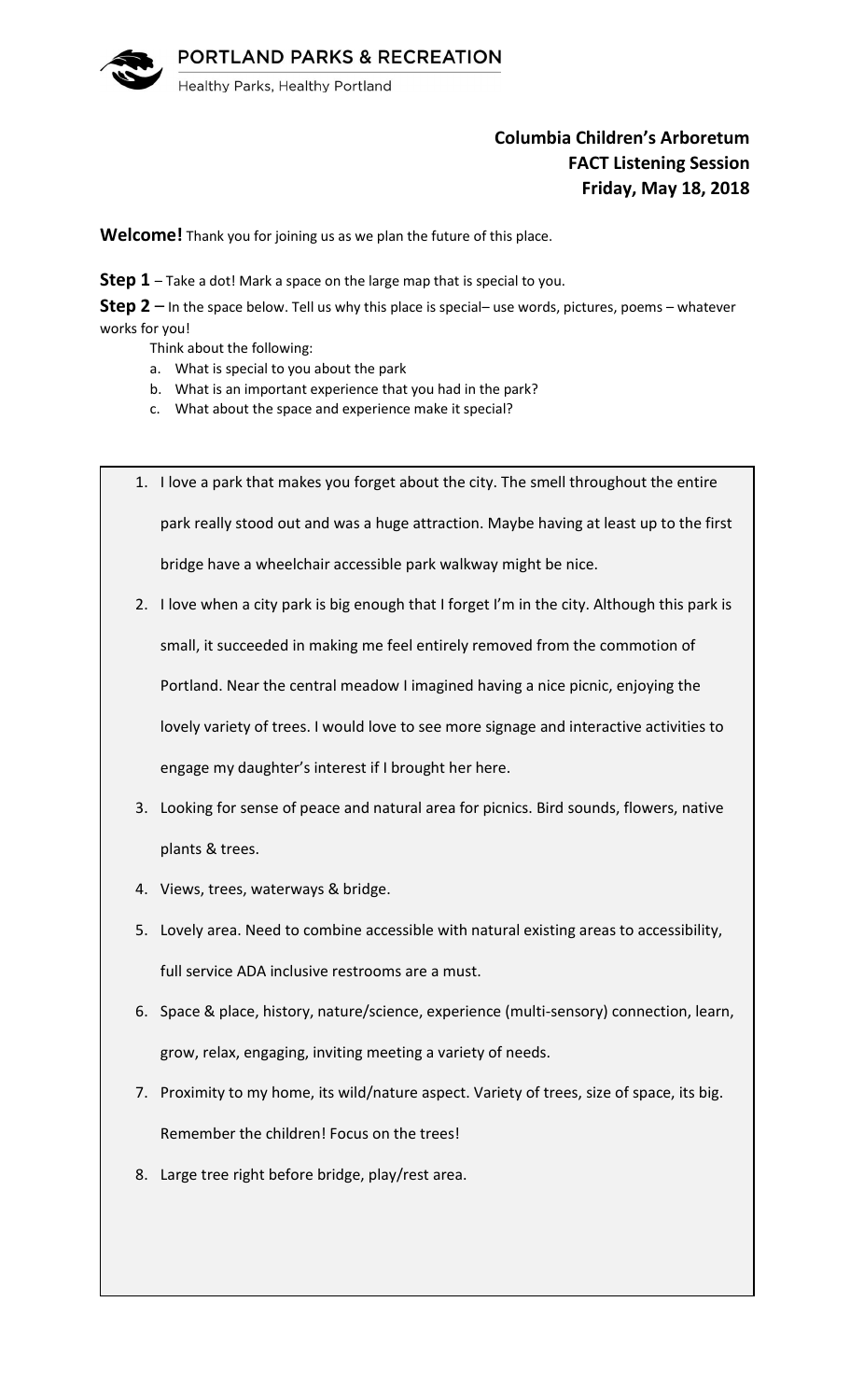**Step 3 –** How will we know if we are successful? Listed below are the goals that were developed in conjunction with the 2004 Management Plan. Please use the scale to give us feedback.

- a. Are these goals still relevant?
- b. Should they be changed?
- c. Is anything missing?

#### *Recreation needs*

• Meet recreation needs of existing and future area residents. Provide a variety of spaces and facilities that are appropriate to the site and its designation as a hybrid park

*Very Relevant*

- $1 4$
- $2 3$
- $3 1$
- $4 n/a$
- $5 n/a$

*Not Very Relevant*

#### *Environmental restoration*

- Improve habitat values through an ongoing program of replanting, invasive species removal, and restoration.
- Improve water quality in the waterways by improving water flow and other bank improvements.
- Control human access into restoration sites and natural resource areas.

*Very Relevant*

 $1 - 4$  $2 - 2$ 

 $3 - n/a$ 

 $4 - 1$ 

5 – n/a

*Not Very Relevant*

#### *Interpretive Programs*

- Provide a variety of opportunities for students and citizens to learn about the site, its natural resources, its history, the Columbia Slough, and the neighborhood.
- Provide restoration involvement opportunities for school groups and citizens.

*Very Relevant*

- $1 4$
- $2 2$
- $3 2$
- $4 n/a$

 $5 - n/a$ 

*Not Very Relevant*

#### *Beauty and character of the site*

• Enhance and improve the park's visual character through a vegetation management program that improves views, defines open spaces, and maintains a unified palette of plant materials.

*Very Relevant*

- $1 2$
- $2 4$
- $3 2$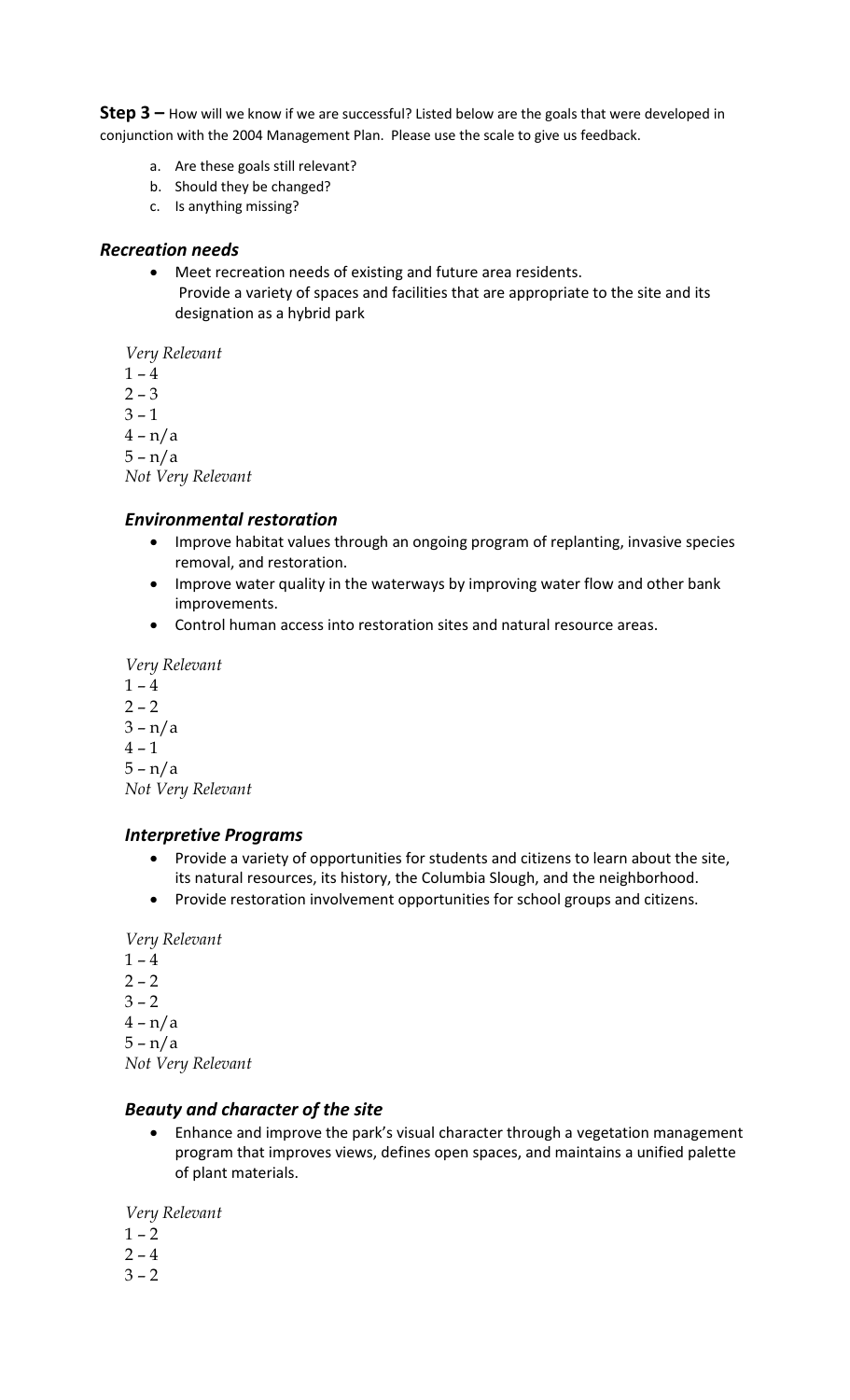

Healthy Parks, Healthy Portland

4 – n/a 5 – n/a *Not Very Relevant*

### *A legacy of neighborhood involvement*

• Develop partnership with the neighborhood or a Friends group for programs and maintenance.

*Very Relevant*

 $1 - 3$  $2 - 2$  $3 - 2$  $4 - 1$ 5 – n/a *Not Very Relevant*

## **Step 4 – What else would you like us to know?**

- 1. Bathroom with space for changing large children. Silhouettes or other types of visuals, not so many words for informational purposes.
- 2. Adobon Society, Trail Keeper of Oregon, Friends of (forest park), Boy Scouts of America? Ask them to come fix the trail, fund signage, remove invasive species, plant better species?
- 3. Bathroom even out house, important
- 4. Children= playgrounds! Space for kids to play.
- 5. Whatever new structures/areas are fully accessible- parking, restroom, trail & shelter should be fully accessible.

#### **Notes –**

- Reconnect to Nature Copper Mt. Park
- Walking, safe, inobtrusive
- Place to access; wheelchair
- Whole family place Harpers Playground, Peninsula Park
- Restrooms Accessible, playground, nature, oxbow.
- Restroom (Steigwewald; safe; activities), interactive Maricara Park
- Safety: no danger (bodies of water, cliffs)
- Paved path ADA access
- Benches/ rest spot
- Rubber material on ground for little kids
- Proximity to home, swing Rose City, Harpers, Cully, Gateway
- DOLA not too close
- Science, connection to nature/ Sensory experience Westmoreland
- Lady bug walk
- Lents Park like that there are options (Community Garden, DOLA, Track)
- Mt View Champions Park wheelchair friendly, accessible playground
- Smelly plants tactile
- Sensory experiences either sprinkled or focus area
- Interactive scavenger hunt for materials, state trees, pine cones
- Better labels for trees look online, create a link on site.
- Wild life info on site, pictures.
- Tree silhouette matching
- History is need share this info
- Rest areas along the way with Tocks/ Boulders
- Bridge was interesting
- 4-6 stopping places from entrance to bridge (being able to see where the next stop is)
- Other picnic stops